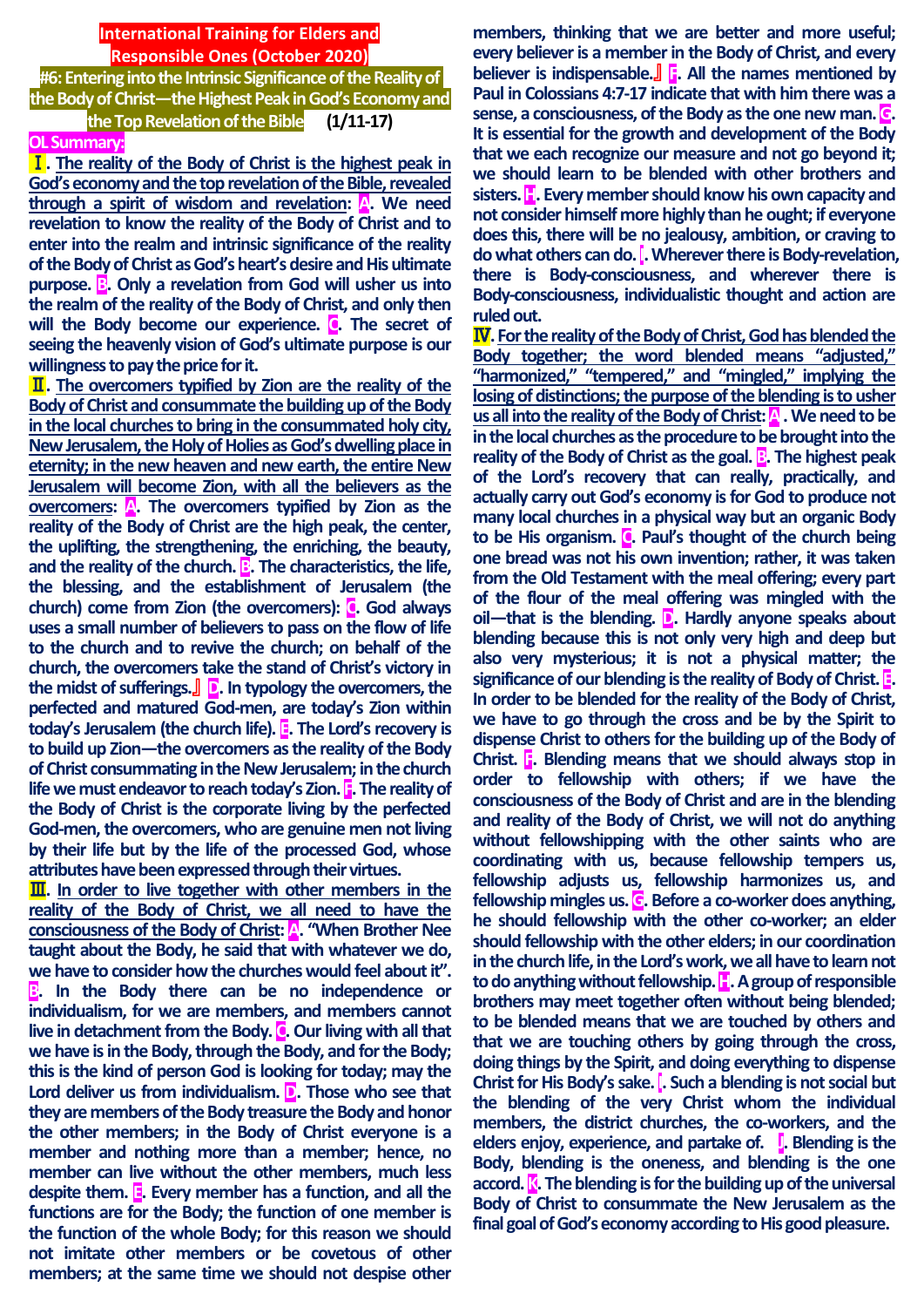#### CP1:Lord is calling the overcomers in the last age.

# To answer this call, fellowship with the Lord with Spirit and truthfulness in any time

OL1: The reality of the Body of Christ is the highest peak in God's economy and the top revelation of the Bible, revealed through a spirit of wisdom and revelation. Eph. 1:17 That the God of our Lord Jesus Christ, the Father of glory, may give to you a spirit of wisdom and revelation in the full knowledge of Him. 22-23 And He subjected all things under His feet and gave Him to be Head over all things to the church, which is His Body, the fullness of the One who fills all in all.

Today He still requires a body to express Himself. Just as a man needs a body to express all that he is, Christ needs a body to express Himself. The function of the Body is to be the full expression of Christ. We cannot manifest our personality through any one member of our body—the ears, mouth, eyes, hands, or feet—alone. Similarly, Christ cannot manifest His personality through any one member of His Body. It takes His whole Body to manifest Him. We must see that everything of Christ is expressed through His Body. …The Body of Christ is the extension and continuation of Christ on earth. He spent more than thirty years on earth to reveal Himself. He did this as the individual Christ. Today He is revealing Himself through the church.

OL2: The overcomers typified by Zion are the reality of the Body of Christ and consummate the building up of the Body in the local churches to bring in the consummated holy city, New Jerusalem, the Holy of Holies as God's dwelling place in eternity; in the new heaven and new earth, the entire New Jerusalem will become Zion, with all the believers as the overcomers. OL3: Without Zion (the overcomers), Jerusalem (the church life) cannot be kept and maintained; if there are no overcomers in a local church, that church is like Jerusalem without Zion; it will become like a flat tire.

Rev. 14:1 And I saw, and behold, the Lamb standing on Mount Zion, and with Him a hundred and forty-four thousand, having His name and the name of His Father written on their foreheads. 21:16 And the city lies square…. And he measured the city with the reed to a length of twelve thousand stadia; the length and the breadth and the height of it are equal.

There is no other way to reach this high peak except by praying. It is more than evident that Jerusalem is here as a big realm of Christians, but where is Zion, the overcomers?…The overcomers are the very Zion, where God is. This is the intrinsic reality of the spiritual revelation in the holy Word of God. We have to realize what the Lord's recovery is. The Lord's recovery is to build up Zion.

Zion is the high peak, the center, the uplifting, the strengthening, the enriching, and the reality of the church, the holy city. If there are no overcomers in a local church, that church is like Jerusalem without Zion.

## Application: New ones and Youth/College students

New ones and young people should clearly see the vision that the church is the Body of Christ. The Body of Christ, as the corporate expression of Christ, is the continuation and development of the individual Christ. The individual Christ is revealed in the four Gospels as the initiation of God's New Testament economy. The Body of Christ, the development of this economy, is revealed in the 22 epistles of the New Testament. In Revelation, God's New Testament economy is finalized, and the overcomers, as the reality of the Body of Christ bring about the Lord's coming back.

You are now in the end age of God's New Testament economy. In this age, God is calling the overcomers. You should respond to this calling and take the path of becoming an overcomer. To be an overcomer is to be a normal Christian. Thinking that because you are young, it is "too difficult" for you to be an overcomer is a deceptive ploy of Satan. The ability to become an overcomer is the full supply of the Spirit of Jesus Christ, the indwelling Christ.

For example, you may pray formally, "Make me an overcomer," but you may not be praying seriously or with faith. When you fellowship with the Lord, you should do so in spirit and in truthfulness. If you don't really want to be in the path of becoming an overcomer right now, you can pray, "Lord, I'm not yet ready to be in the path of the Lord's recovery that produces serious overcomers. According to the Bible, this is the feeling of a slothful slave who thought, 'My master's coming will be delayed. But I don't want to remain a slothful slave either. Lord, I will come before you honestly. I open my heart to you. Please resolve this contradiction for me." To fellowship with the Lord is to fellowship with one living person. During fellowshipping with the Lord, He can dispense Himself, and you can understand whether you are pleasing Him or grieving Him.

Even when you are grieving the Lord, He always loves you and thinks of you. Paul said, "… it is Christ who lives in me; and the life which I now live in the flesh I live in faith, the faith of the Son of God, who loved me and gave Himself up for me. (Galatians 2:20) " Likewise, the Lord loved you and died for you. He died on the cross to spare you from perishing, hoping that you can live in God's Economy, and you would become an overcomer. Here is love. Never consider the Lord in the heavenlies just an objective God. May the love of Christ constrain you from all sides! The indwelling Christ living in you will supply all your needs to make you an overcomer. Prayer: "Oh Lord Jesus, in the end age of God's New Testament economy, God is calling overcomers. I come before the Lord and pray with my honest feelings about this calling. If I open to the Lord, He will dispense Himself to me. Even when I am grieving Him, He is always thinking of me and loving me. Let Your love constrain me more. I believe that the indwelling Christ will supply all my needs to make me an overcomer."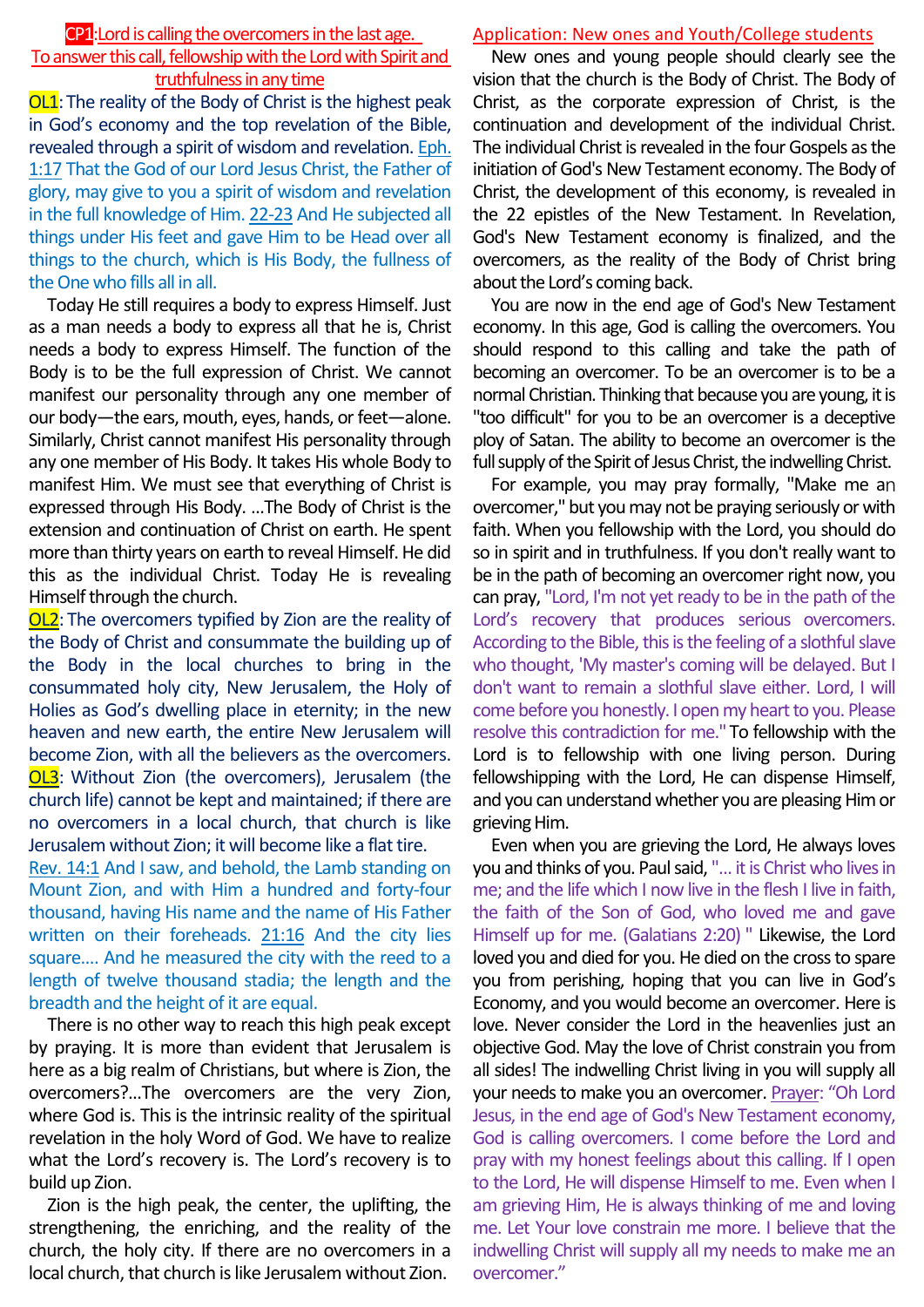# CP2:Serve with ABCs(Available, Burden, Capable) in the Body, with the Body, for the Body

OL1:The Lord urgently needs the overcomers with their God-man living as the reality of the Body of Christ to be expressed in the local churches; unless there is a substantial expression of the Body, the Lord Jesus will not return.

For thirty-three and a half years, this God-man, Jesus, was a genuine man, but He lived not by man's life but by God's life. To live such a life He had to be crucified. The crucifixion mentioned in the New Testament transpired on the wooden cross on Mount Calvary. But you have to realize that before Christ was there in the physical crucifixion, He was being crucified every day for thirty-three and a half years. Was not Jesus a human being, a genuine man? Yes. But He did not live by that genuine man. Instead, He kept that genuine man on the cross. Then, in the sense of resurrection, He lived God's life. God's life with all its attributes was lived within this God-man Jesus and expressed as this God-man's virtues.

Such a life was there originally just in an individual man, Jesus Christ. But this life has now been repeated, reproduced, in many men who have been redeemed and regenerated and who now possess the divine life within them. All of them have been nourished, sanctified, transformed, and perfected not just to be matured Christians but to be God-men. The reality of the Body of Christ is the corporate living by the perfected God-men.

OL2:In order to live together with other members in the reality of the Body of Christ, we all need to have the consciousness of the Body of Christ. 1Cor. 12:26-27 And whether one member suffers, all the members suffer with it; or one member is glorified, all the members rejoice with it. Now you are the Body of Christ, and members individually.

In the Bible there are many terms with opposite meanings, such as purity and uncleanness, holiness and commonness, victory and defeat, the Spirit and the flesh, Christ and Satan, the kingdom and the world, and glory and shame.… Just as the Father is versus the world, the Spirit is versus the flesh, and the Lord is versus the devil, so also is the Body of Christ, he is free from individualism. He will no longer live for himself but for the Body. Once I am delivered from individualism, I am spontaneously in the Body.

First Corinthians 12:14 $\sim$ 27 speaks of two erroneous concepts that members may have: ❶"Because I am not...I am not of the body" $(V.15)$ . This is to despise oneself and covet the work of others. ❷"I have no need of you" $(v.21)$ . This is to be proud of oneself, thinking that one man can be all-inclusive and despising others. Both concepts are harmful to the Body. We should not imitate other members or be covetous of other members. In this way we will not become discouraged and give up when we find that we cannot be like others. At the same time, we should not despise other members, thinking that we are better and more useful.

### Application to the serving ones:

Brother Andrew, who was in charge of Living Stream Ministry, shared with us the ABCs of qualifications for a servant: Available, Burdened, and Capable. These ABCs are also consistent with the life and service of the Body as revealed in Romans 12. In the life of the Body, you must first give of your body and time to be available in a practical way. You should be available whenever there is a need for the church. Then you will be blessed.

The order of God's dispensing is spirit  $\rightarrow$ soul  $\rightarrow$ body, but in the practice of the Body life, the order is body  $\rightarrow$  soul $\rightarrow$  spirit.

Rom. 12:1 I exhort you therefore, brothers, through the compassions of God to present your bodies a living sacrifice, holy, well pleasing to God, which is your reasonable service. 2 And do not be fashioned according to this age, but be transformed by the renewing of the mind that you may prove what the will of God is, that which is good and well pleasing and perfect. 3 For I say, through the grace given to me, to every one who is among you, not to think more highly of himself than he ought to think, but to think so as to be sober-minded, as God has apportioned to each a measure of faith. 4 For just as in one body we have many members, and all the members do not have the same function, 5 So we who are many are one Body in Christ, and individually members one of another.…11 Do not be slothful in zeal, but be burning in spirit, serving the Lord.

Whether you can do the service of "in the Body, with the Body, for the Body, with ABCs" will determine your usefulness. Therefore, it is critically important for you to learn the service of the Body. You should not think too highly of yourself, nor should you think too lowly of yourself. Fulfill your function in the Body.

In the service of the Body, do not let one or a few people be very active. Rather, be very active in the perfecting work so that others can function. All the members of the Body of Christ should function, just as all the members function in our physical bodies. All of them to function is the principle for the Holy Spirit to flow. Therefore, the work of perfecting the saints is very important.

In the church, all the generation should function according to their measures, from children, young students, young working saints, mature adults, and elders.

Prayer:"Lord Jesus, the Lord needs a corporate Body to express Christ on earth. I need to have a sense of the Body of Christ through the cross in order to live in the reality of the Body of Christ. In the life and service of the Body, the ABC's of Available, Burdened, and Capable are important. First, give the body, be refreshed in the mind, be burned in the spirit, and serve in the Body, with the Body, and for the Body with the ABCs!